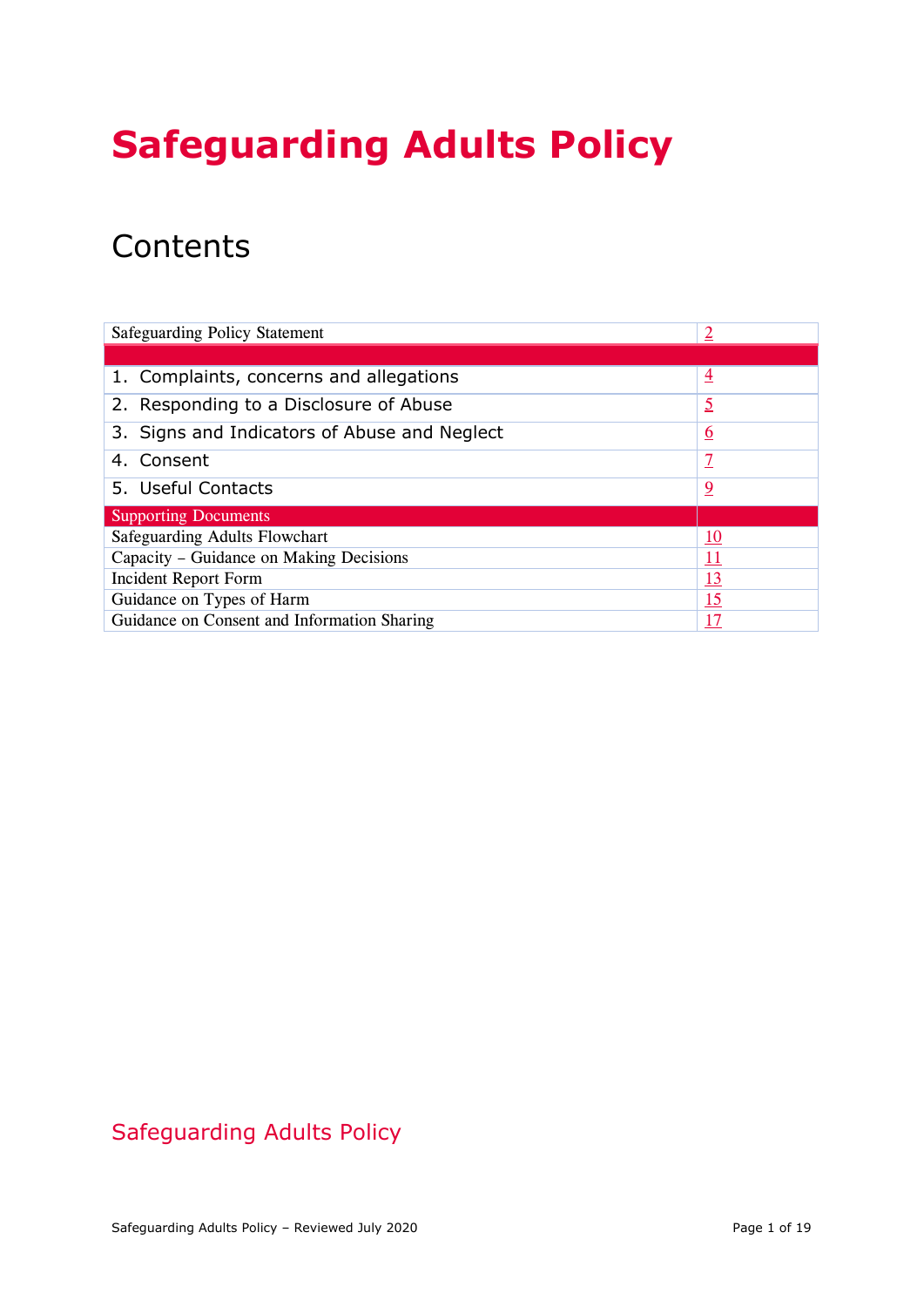## <span id="page-1-0"></span>**Introduction**

Doncaster Town Moor GC is committed to creating and maintaining a safe and positive environment for all individuals involved in golf.

Safeguarding duties apply to an adult who:

- Has needs for care and support (whether or not the local authority is meeting any of those needs) and;
- Is experiencing, or is at risk of, abuse or neglect; and;
- As a result of those care and support needs is unable to protect themselves from either the risk of, or the experience of, abuse or neglect.

## Principles in relation to adults at risk

The Care and Support Statutory Guidance Section 14.13 sets out the following six key principles which underpin all adult safeguarding work:

- Empowerment: People being supported and encouraged to make their own decisions and informed consent.
- Prevention: It is better to take action before harm occurs.
- Proportionality: The least intrusive response appropriate to the risk presented.
- Protection: Support and representation for those in greatest need.
- **●** Partnership: Local solutions through services working with their communities. Communities have a part to play in preventing, detecting and reporting neglect and abuse.
- Accountability: Accountability and transparency in delivering safeguarding.

**Making safeguarding personal** is the concept that adult safeguarding should be person led and outcome focused. It engages the person in a conversation about how best to respond to their safeguarding situation in a way that enhances involvement, choice and control. As well as improving quality of life, well-being and safety.

Wherever possible discuss safeguarding concerns with the adult to get their view of what they would like to happen and keep them involved in the safeguarding process, seeking their consent to share information outside of the organisation where necessary.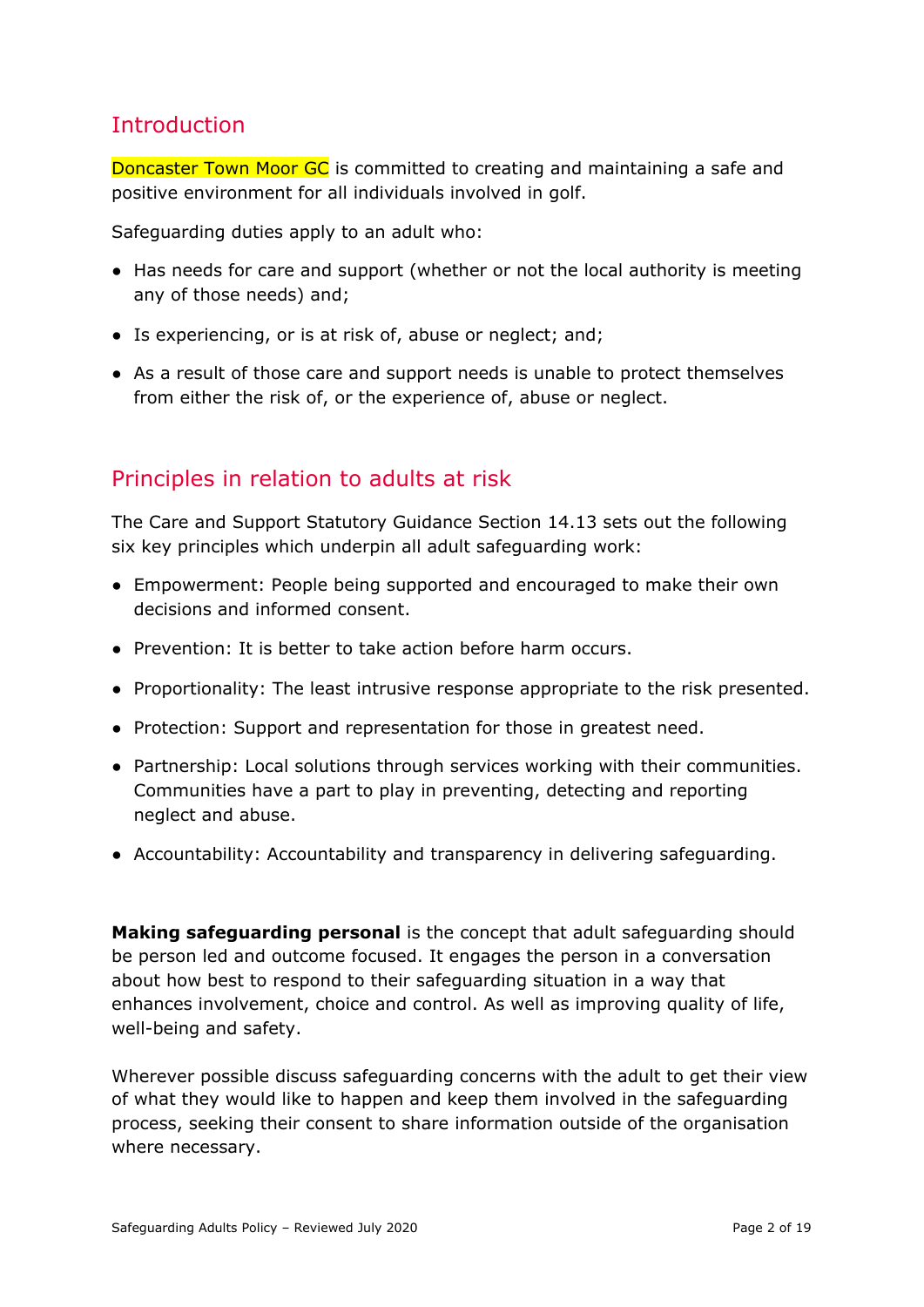The principles of the Mental Capacity Act 2005 (MCA) state that every individual has the right to make their own decisions and provides the framework for this to happen.

In addition Doncaster Town Moor GC recognises the following principles which underpin our work with all groups and individuals who may have additional needs for support and protection:

- It is every adult's right to be protected from abuse irrespective of their age, gender identity, faith or religion, culture, ethnicity, sexual orientation, background, economic position, marital status, disability or level of ability.
- All staff and volunteers share the responsibility for the protection of adults at risk and will show respect and understanding for their rights, safety and welfare.
- The additional vulnerability of disabled adults (including those with invisible disabilities, learning and communication differences) is recognised.
- Allegations of abuse or concerns about the welfare of any adult will be treated seriously and will be responded to swiftly and appropriately.
- Doncaster Town Moor GC recognises the role and responsibilities of the statutory agencies in safeguarding adults and is committed to complying with the procedures of the Local Safeguarding Adults Boards.
- Confidentiality will be maintained appropriately at all times and the adult's safety and welfare must be the overriding consideration when making decisions on whether or not to share information about them.
- Doncaster Town Moor GC will support all adults to understand their roles and responsibilities with regards to safeguarding and protecting adults at risk, including the responsibility to report all concerns in line with **Doncaster Town** Moor GC safeguarding adults policy and procedures.
- All participants involved in golfing activities have the right to be listened to with respect and to be heard.

## Guidance and legislation

The practices and procedures within this policy are based on the principles contained within the UK and legislation and Government Guidance and have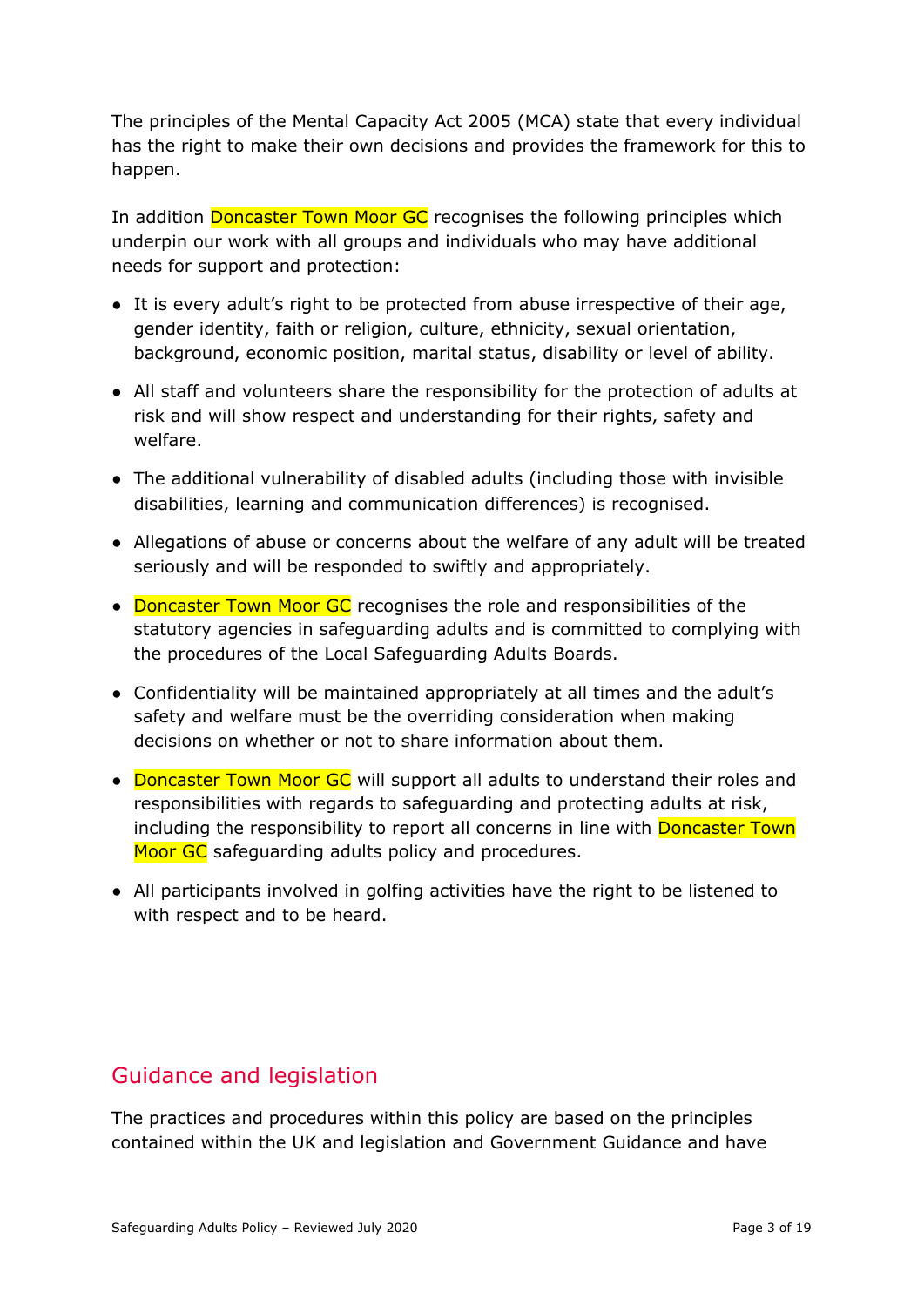been developed to complement the Safeguarding Adults Boards policy and procedures, and take the following into consideration:

- The Care Act 2014
- The Protection of Freedoms Act 2012
- Domestic Violence, Crime and Victims (Amendment ) Act 2012
- The Equality Act 2010
- The Safeguarding Vulnerable Groups Act 2006
- Mental Capacity Act 2005
- Sexual Offences Act 2003
- The Human Rights Act 1998
- The Data Protection Act 2018

#### Responsibilities and implementation

Doncaster Town Moor GC will seek to promote the principles of safeguarding by:

- Reviewing **Doncaster Town Moor GC** policy and procedures every three years or whenever there is a major change in legislation.
- Giving guidance on appropriate recruitment procedures to assess the suitability of volunteers and staff working with vulnerable groups.
- Following procedures to report welfare concerns and allegations about the behaviour of adults and ensure that all staff, volunteers, parents and participants, including children, are aware of these procedures.
- Directing club staff, volunteers & coaches to appropriate safeguarding training and learning opportunities, where this is appropriate to their role.

## <span id="page-3-0"></span>1. Complaints, concerns and allegations

**1.1** As a player, parent, carer, member of staff or volunteer you may be concerned about the welfare of an adult, become aware that abuse or poor practice is taking place, suspect abuse or poor practice may be occurring or be told about something that may be abuse or poor practice. These concerns should be brought to the attention of the England Golf Lead Safeguarding Officer without delay.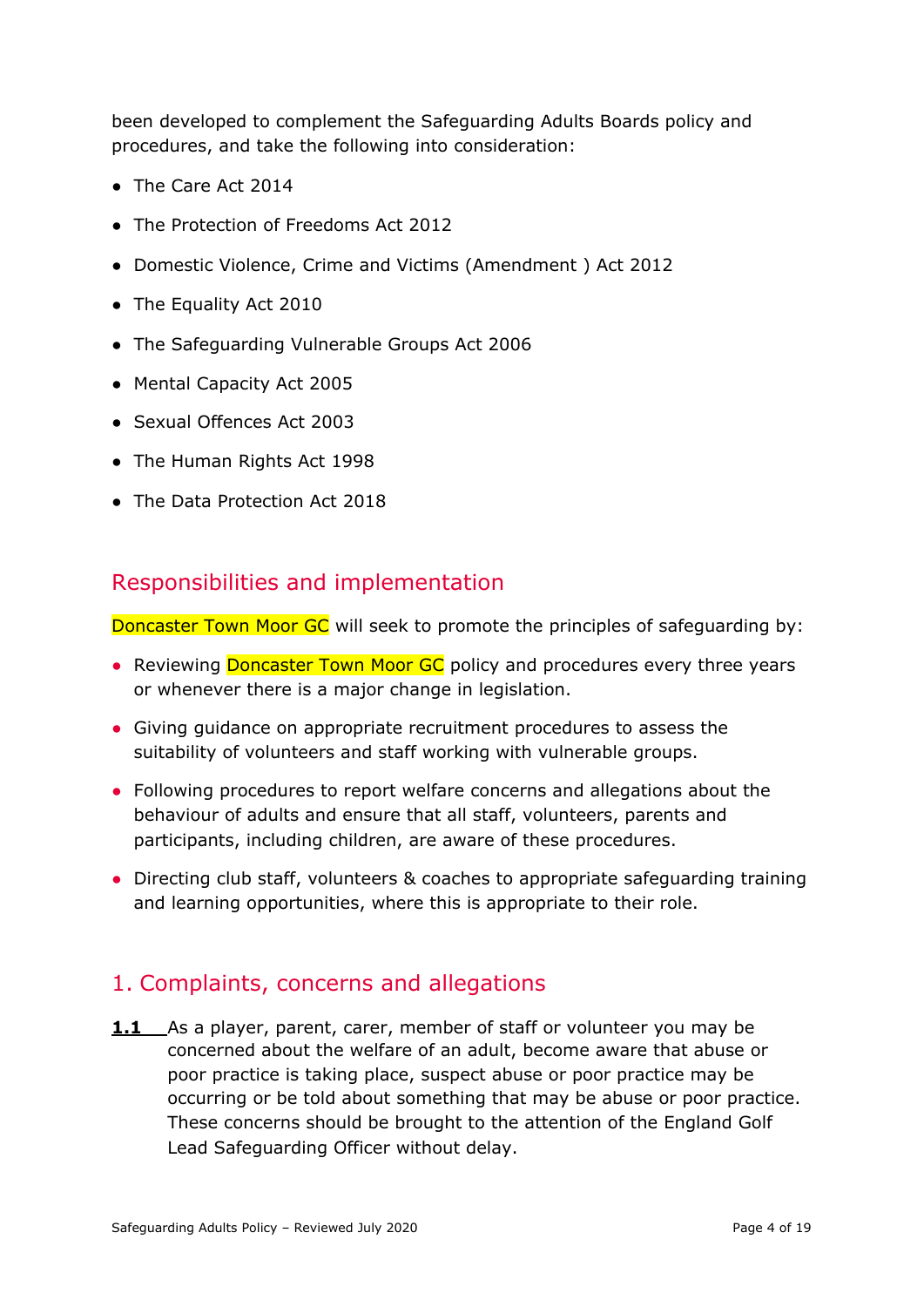- **1.2** The person reporting the concern is not required to decide whether abuse has occurred, but simply has a duty to pass on their concerns and any relevant information tel: 01526 351824. All concerns will be treated in confidence. Details should only be shared on a 'need to know' basis with those who can help with the management of the concern.
- **1.3** Concerns will be recorded on an Incident Report Form and sent to England Golf Lead Safeguarding Officer and retained confidentially. The Lead Safeguarding Officer will assist with completion of this form if required, tel 01526 351824.
- **1.4** Doncaster Town Moor GC will work with England Golf, counties and other external agencies to take appropriate action where concerns relate to potential abuse or serious poor practice. Doncaster Town Moor GC disciplinary procedures will be applied and followed where possible.
- **1.5** Safeguarding adults at risk requires everyone to be committed to the highest possible standards of openness, integrity and accountability. Doncaster Town Moor GC supports an environment where staff, volunteers, parents/carers and the public are encouraged to raise safeguarding concerns. Anyone who reports a legitimate concern to the organisation (even if their concerns subsequently appear to be unfounded) will be supported. All concerns will be taken seriously.
- **1.6** It is important when considering your concern that you also consider the needs and wishes of the person at risk.

## <span id="page-4-0"></span>2. Responding to disclosure of abuse

**2.1** If an adult indicates that they are being abused the person receiving the

information should:

- Stay Calm
- Listen carefully to what is said, allowing the adult to continue at their own pace, and take it seriously.
- Explain that it is likely the information will have to be shared with othersdo not promise to keep secrets.
- Keep questions to a minimum, only ask questions if you need to identify/ clarify what the person is telling you. Take care to distinguish between fact, observation, allegation and opinion. It is important that the information you have is accurate.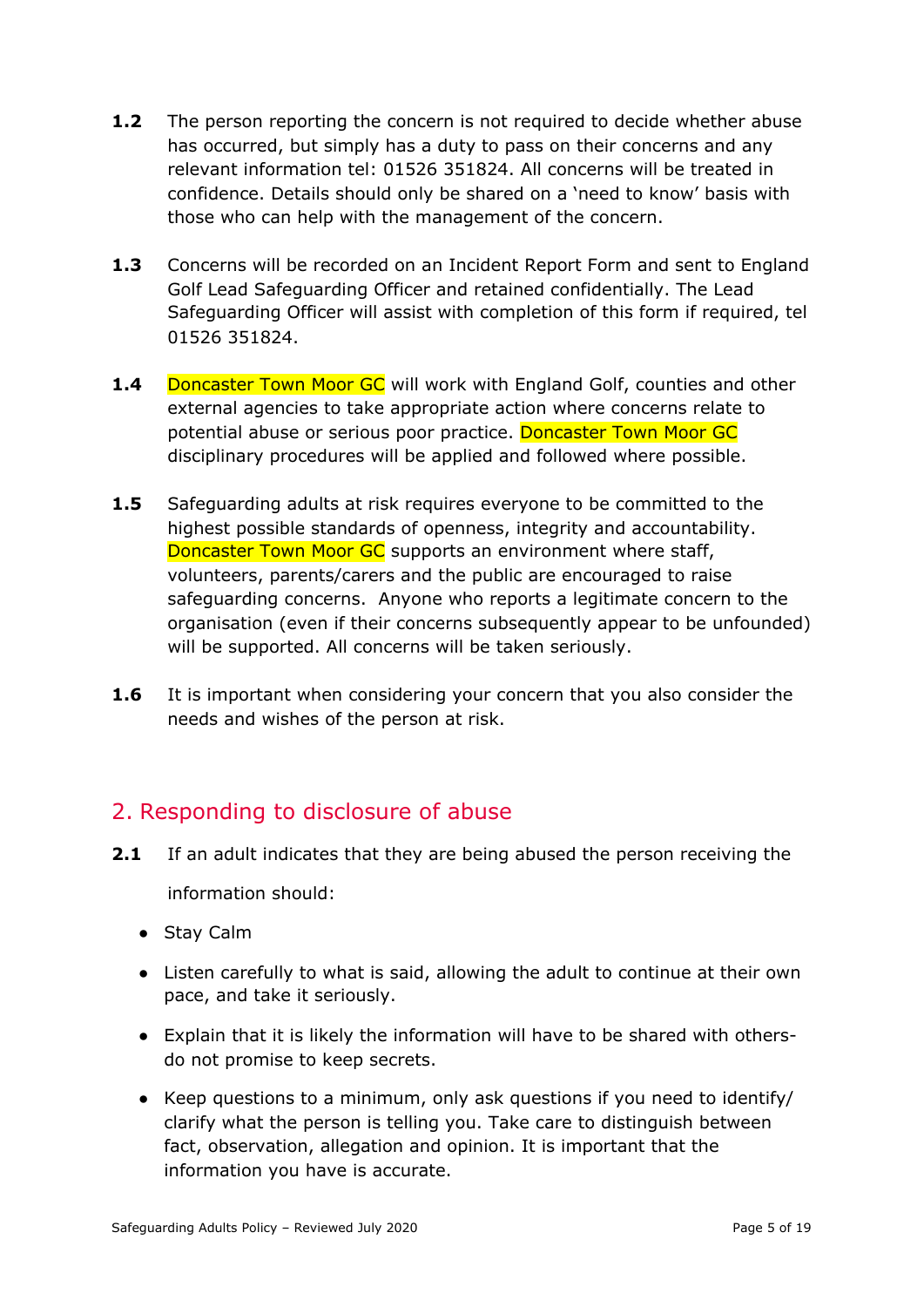- Reassure the person that they have done the right thing in revealing the information.
- Ask them what they would like to happen next.
- Explain what you would like to do next and ask if they are happy for you to share the information in order for you to help them. As long as it does not increase the risk to the individual, you should explain to them that it is your duty to share your concern with your Lead Safeguarding Officer.
- Record in writing what was said using the adult's own words as soon as possible

2.2DO NOT:

- Dismiss the concern.
- Panic or allow shock or distaste to show.
- Probe for more information than is offered.
- Make promises that cannot be kept.
- **●** Conduct an investigation of the case.
- Make negative comments about the alleged perpetrator.

If the matter is urgent and relates to the immediate safety of an adult at risk then contact the police immediately. Complete and Incident Form and copy it to the England Golf Lead Safeguarding Officer within 24 hours.

## <span id="page-5-0"></span>3. Signs and indicators of abuse and neglect

- 3.1 Abuse can take place in any context. Abuse may be inflicted by anyone. Players, members, staff, volunteers or coaches may suspect that an adult is being abused or neglected outside of the club setting. There are many signs and indicators that may suggest someone is being abused or neglected, these include but are not limited to:
	- Unexplained bruises or injuries or lack of medical attention when an injury is present.
	- Person has belongings or money going missing.
	- Person is not attending / no longer enjoying their sessions.
	- Someone losing or gaining weight / an unkempt appearance. A change in the behaviour or confidence of a person.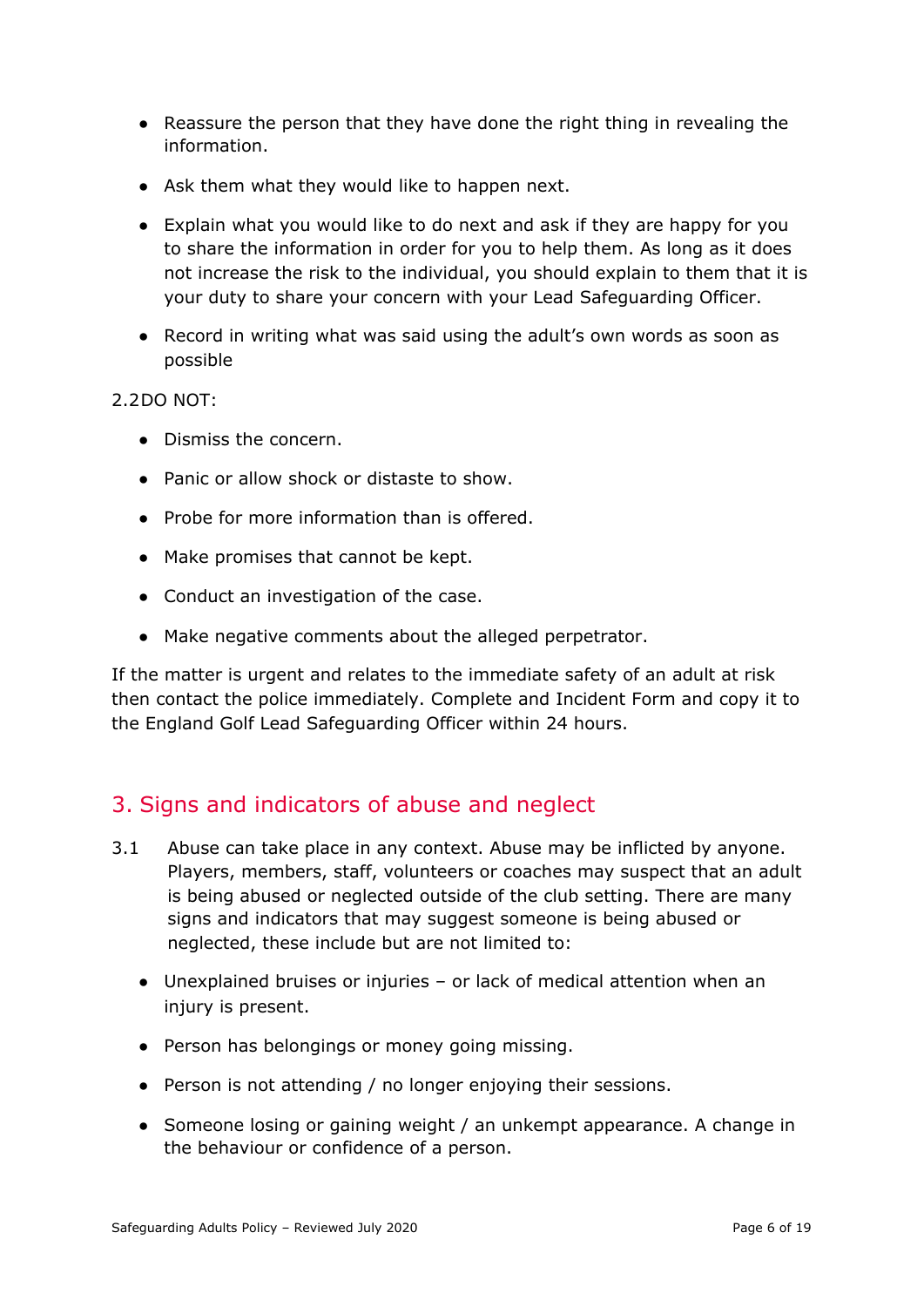- Self-harm.
- A fear of a particular group or individual.
- They may tell you / another person they are being abused  $-$  i.e. a disclosure.

### <span id="page-6-0"></span>4. Consent

- 4.1 The Care Act 2014 statutory guidance advises that the first priority in safeguarding should always be to ensure the safety and well-being of the adult.
- 4.2 Adults have a general right to independence, choice and self-determination including control over information about themselves.
- 4.3 Doncaster Town Moor GC does not expect staff, coaches or volunteers to support an adult who is felt to be vulnerable or at risk through their decision making process but expects them to inform England Golf without delay so that they can clearly define the various options to help support the adult at risk to make a decision about their safety. As long as it does not increase the risk to the individual, it should be explained to them that it is their duty to share their concern with the England Golf Lead Safeguarding Officer. Consent is not required to seek guidance or share information with the National Governing Body.
- 4.4 Adults may not give their consent to the sharing of safeguarding information outside of the organisation for a number of reasons. For example, they may be unduly influenced, coerced or intimidated by another person, they may be frightened of reprisals, they may fear losing control, they may not trust social services or other partners or they may fear that their relationship with the abuser will be damaged. Reassurance and appropriate support may help to change their view on whether it is best to share information.
- 4.5 Those seeking to support the adult should consider the following:
	- $\bullet$  Explore the reasons for the adult's objections what are they worried about?
	- Explain the concern and why you think it is important to share the information
	- Tell the adult with whom you may be sharing the information with and why
	- $\bullet$  Explain the benefits, to them or others, of sharing information could
	- they access better help and support?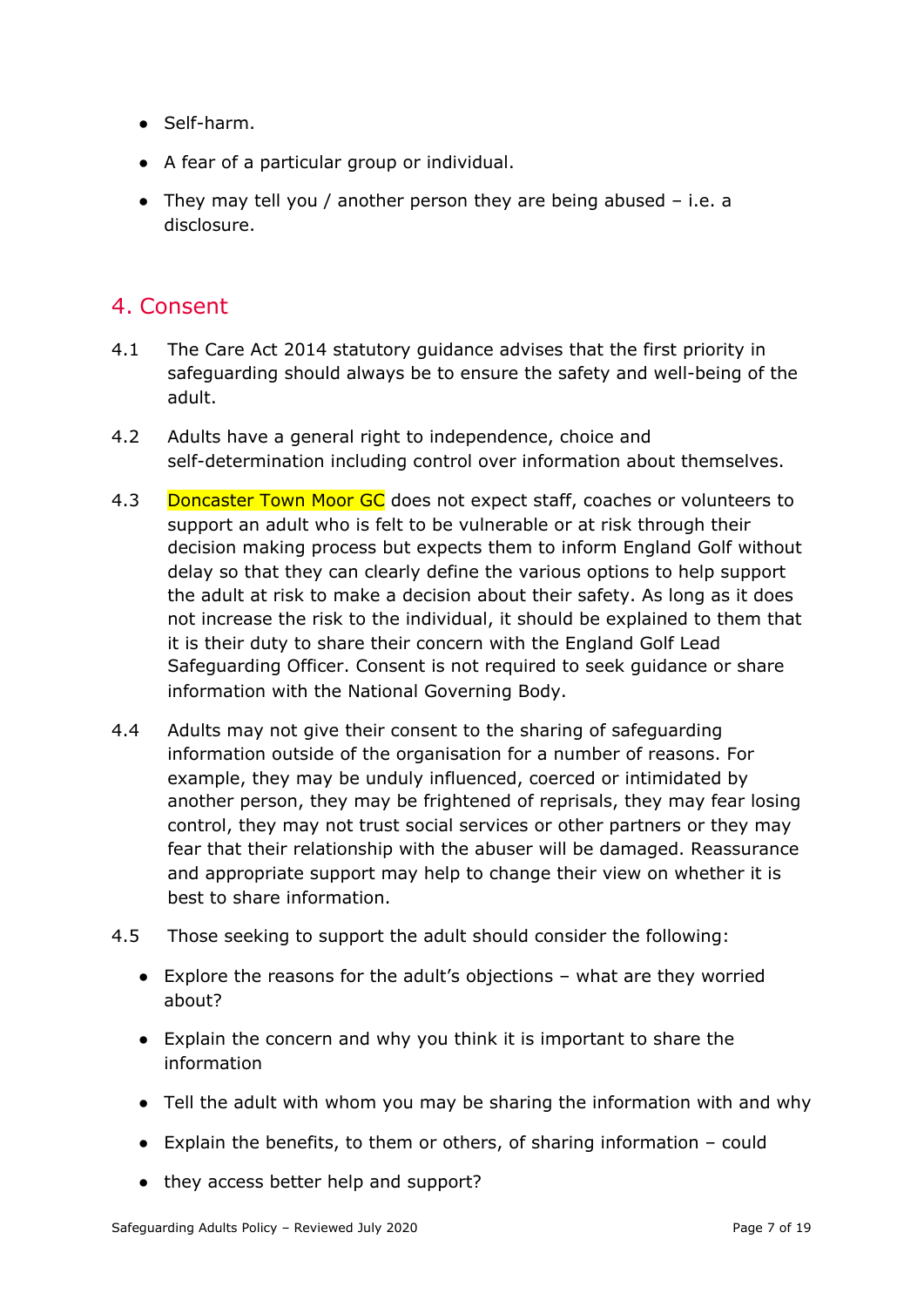- Discuss the consequences of not sharing the information could someone come to harm?
- Reassure them that the information will not be shared with anyone who does not need to know
- Reassure them that they are not alone and that support is available to them.
- 4.6 If the adult continues to refuse intervention to support them with a safeguarding concern, or requests that information about them is not shared with other safeguarding partners their wishes should be respected.
- 4.7 However, there are a number of circumstances where those seeking to support the adult can reasonably override such a decision, including but not limited to:
	- It appears that the adult lacks the mental capacity to make that decision (this must be properly explored and further guidance should be sought from the England Golf Lead Safeguarding Officer)
	- Emergency or life-threatening situations may warrant the sharing of relevant information with the emergency services without consent
	- Other people are, or may be, at risk, including children
	- A serious crime has been committed / may be prevented
	- Individuals in a Position of Trust are implicated
- 4.7.1 In such circumstances, it is important to keep a careful record of the decision-making process and guidance should be sought from the England Golf Lead Safeguarding Officer. Legal advice will be sought where appropriate. If the decision is to take action without the adult's consent, then unless it is unsafe to do so, the adult should be informed that this is being done and of the reasons why.

## <span id="page-7-0"></span>5. Useful Contacts

England Golf Useful Contacts

**Name Address Number and email**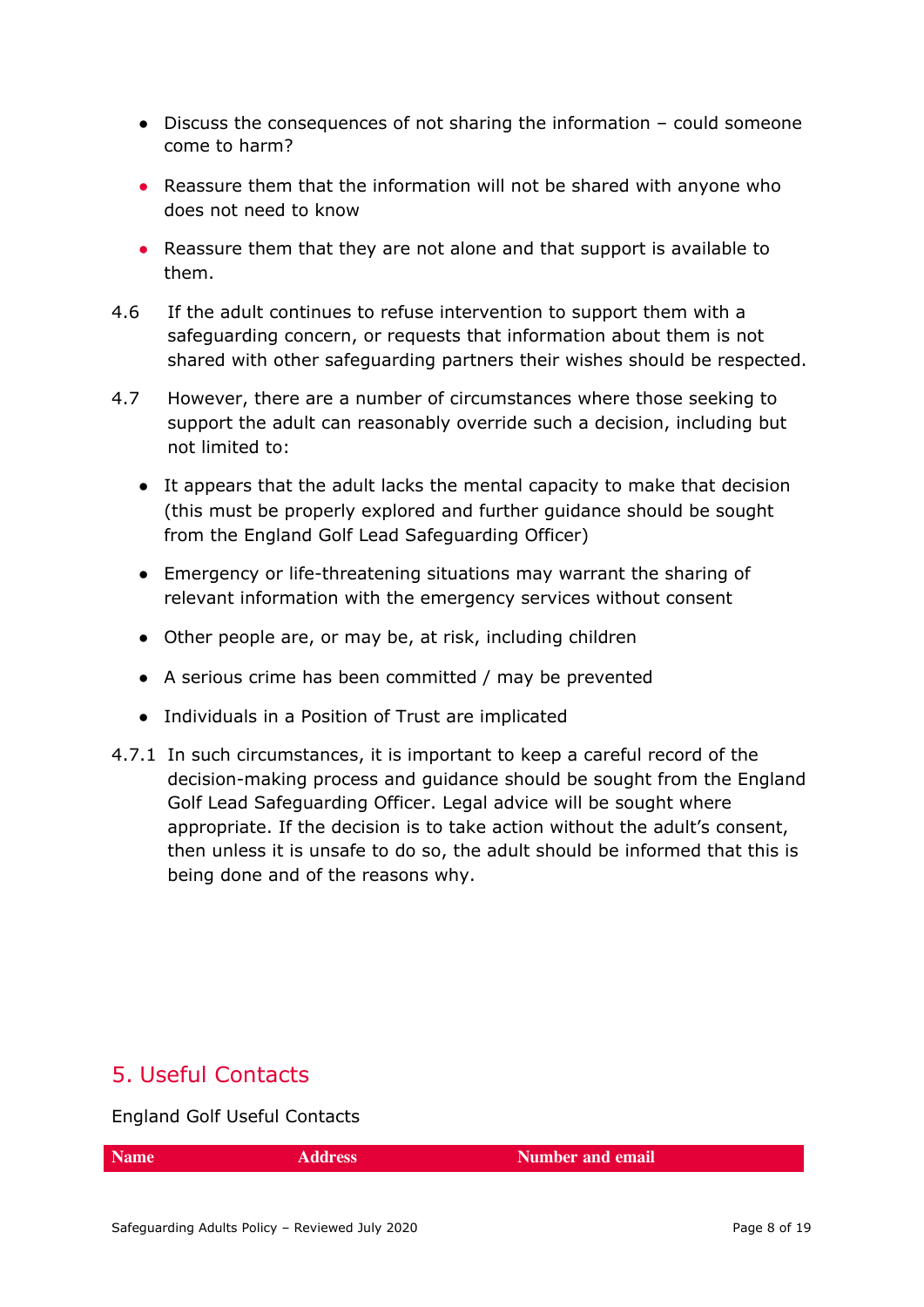| Lead Safeguarding | <b>England Golf</b>         | 01526 351824                 |
|-------------------|-----------------------------|------------------------------|
| Officer           | <b>National Golf Centre</b> | safeguarding@englandgolf.org |
|                   | The Broadway                |                              |
|                   | Woodhall Spa                |                              |
|                   | Lincolnshire                |                              |
|                   | <b>LN10 6PU</b>             |                              |

#### Local Contacts

| <b>Name</b>                                       | <b>Address</b>                                | <b>Number and email</b>                                                                                                                                                              |
|---------------------------------------------------|-----------------------------------------------|--------------------------------------------------------------------------------------------------------------------------------------------------------------------------------------|
| Doncaster Council –<br><b>Safeguarding Adults</b> | Civic Office, Waterdale,<br>Doncaster. DN13BU | 01302 737063 or 737391 8.30 - 5pm<br>01302 796000 Out of hours and<br>weekends<br>Text 07979031116<br>SAH@doncaster.gov.uk<br>or online at doncaster.gov.uk -<br>safeguarding adults |
|                                                   |                                               |                                                                                                                                                                                      |

#### National Contacts

| <b>Name</b>                                  | <b>Website</b>        | Number and email                 |
|----------------------------------------------|-----------------------|----------------------------------|
| Ann Craft Trust -                            | www.anncrafttrust.org | 0115 951 5400                    |
| Safeguarding Adults in<br>Sport and Activity |                       | Ann-Craft Trust@nottingham.ac.uk |
| <b>Samaritans</b>                            |                       | 01522 782333                     |

## <span id="page-8-0"></span>Safeguarding Adults Flowchart What to do if you have a concern about an adult?

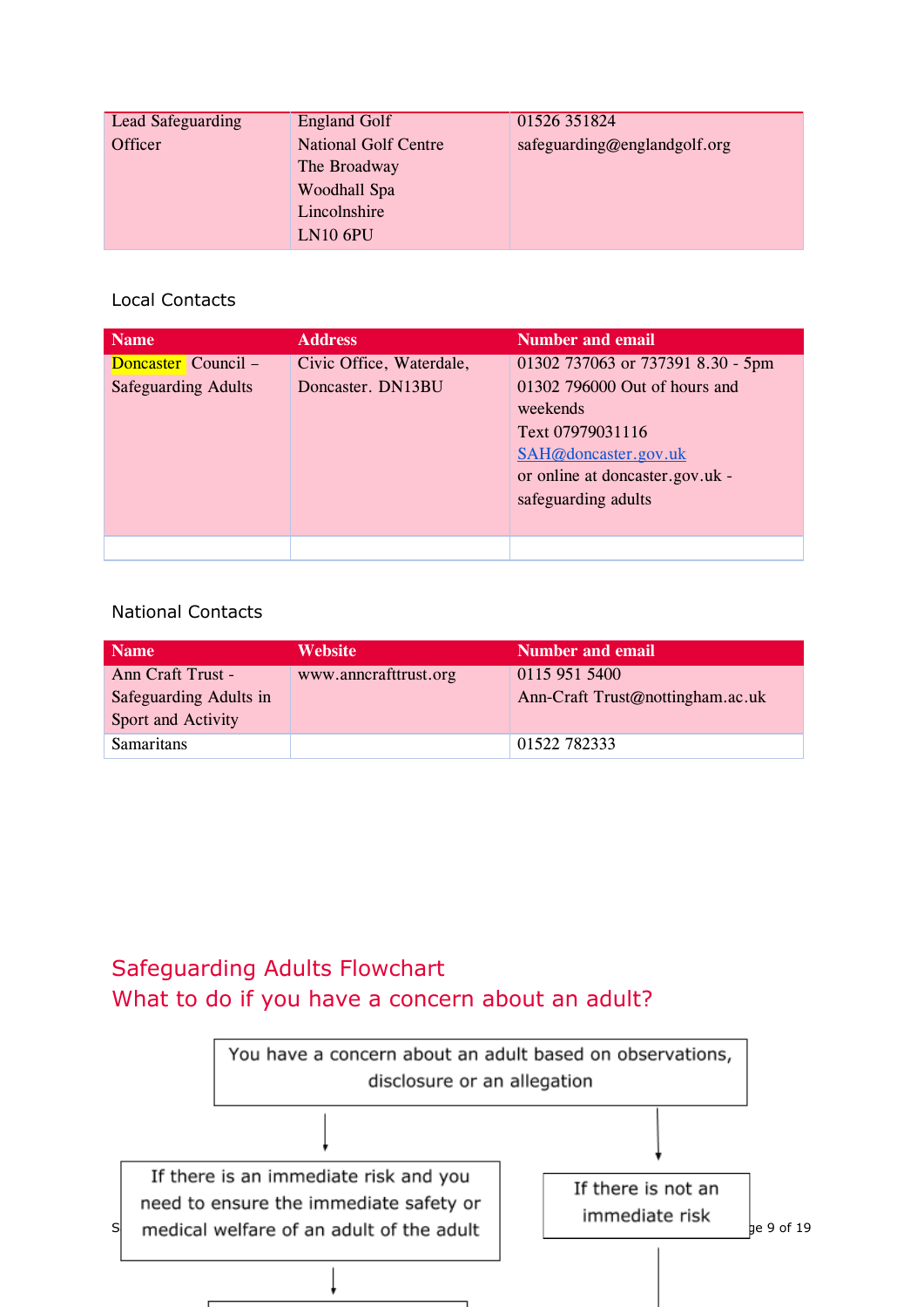## <span id="page-9-0"></span>Doncaster Town Moor GC

## Capacity – Guidance on Making Decisions

The issue of capacity or decision making is a key one in safeguarding adults. It is useful for organisations to have an overview of the concept of capacity.

We make many decisions every day, often without realising. We make so many decisions that it's easy to take this ability for granted.

But some people are only able to make some decisions, and a small number of people cannot make any decisions. Being unable to make a decision is called "lacking capacity".

To make a decision we need to:

- Understand information
- Remember it for long enough
- Think about the information
- Communicate our decision

A person's ability to do this may be affected by things like learning disability, dementia, mental health needs, acquired brain injury, and physical ill health.

The Mental Capacity Act 2005 (MCA) states that every individual has the right to make their own decisions and provides the framework for this to happen.

The MCA is about making sure that people over the age of 16 have the support they need to make as many decisions as possible.

The MCA also protects people who need family, friends, or paid support staff to make decisions for them because they lack capacity to make specific decisions.

Our ability to make decisions can change over the course of a day**.**

Here are some examples that demonstrate how the timing of a question can affect the response:

- A person with epilepsy may not be able to make a decision following a seizure.
- Someone who is anxious may not be able to make a decision at that point.
- A person may not be able to respond as quickly if they have just taken some medication that causes fatigue.

In each of these examples, it may appear as though the person cannot make a decision. But later in the day, presented with the same decision, they may be able to at least be involved.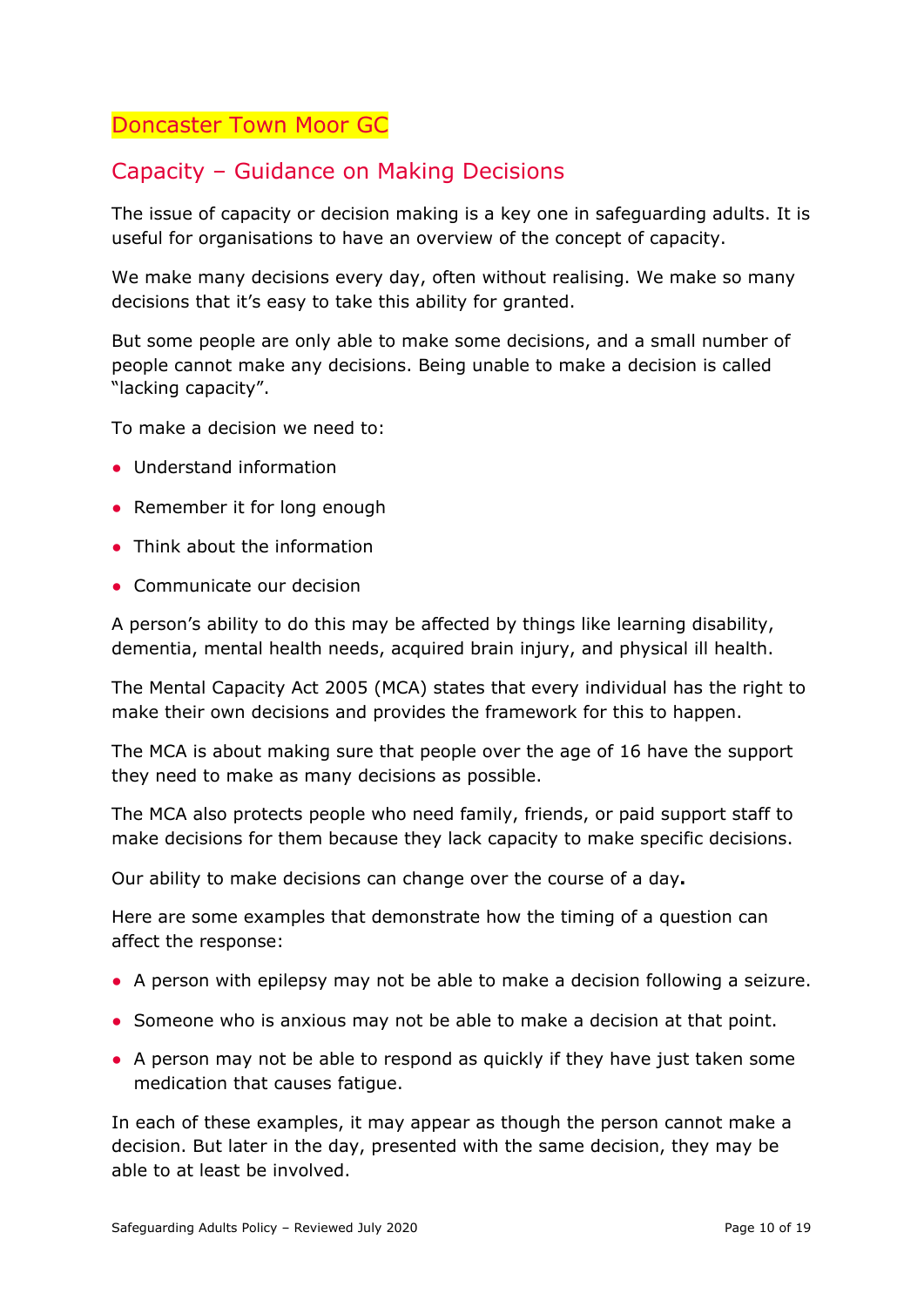The MCA recognises that capacity is decision-specific, so no one will be labelled as entirely lacking capacity. The MCA also recognises that decisions can be about big life-changing events, such as where to live, but equally about small events, such as what to wear on a cold day.

To help you to understand the MCA, consider the following five points:

- **1.** Assume that people are able to make decisions, unless it is shown that they are not. If you have concerns about a person's level of understanding, you should check this with them, and if applicable, with the people supporting them.
- **2.** Give people as much support as they need to make decisions. You may be involved in this – you might need to think about the way you communicate or provide information, and you may be asked your opinion.
- **3.** People have the right to make unwise decisions. The important thing is that they understand the implications. If they understand the implications, consider how risks might be minimised.
- **4.** If someone is not able to make a decision, then the person helping them must only make decisions in their "best interests". This means that the decision must be what is best for the person, not for anyone else. If someone was making a decision on your behalf, you would want it to reflect the decision you would make if you were able to.
- **5.** Find the least restrictive way of doing what needs to be done.

## Remember

- You should not discriminate or make assumptions about someone's ability to make decisions, and you should not pre-empt a "best-interests" decision merely on the basis of a person's age, appearance, condition, or behaviour.
- When it comes to decision-making, you could be involved in a minor way, or asked to provide more detail. The way you provide information might influence a person's ultimate decision. A person may be receiving support that is not in line with the MCA, so you must be prepared to address this.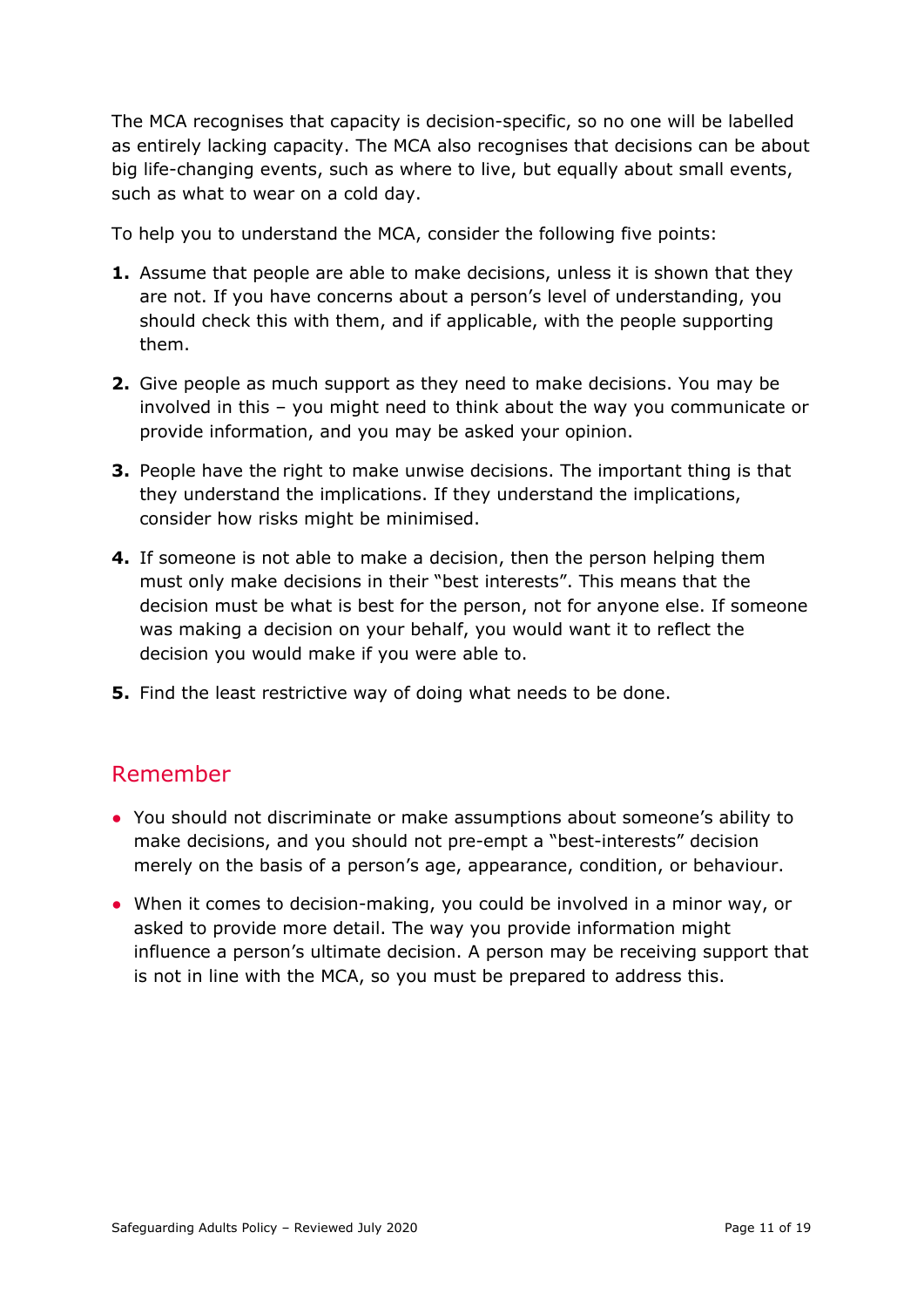## <span id="page-11-0"></span>Incident Report Form



#### **Doncaster Town Moor Golf Club**

#### **Incident Report Form for Adults**

| Recorder's Name: |               |
|------------------|---------------|
| Address:         |               |
| Post Code:       | Telephone No: |

| Name of Identified Adult: |               |
|---------------------------|---------------|
| Address:                  |               |
| Post Code:                | Telephone No: |

| Complainant's Name: |               |
|---------------------|---------------|
| Address:            |               |
| Post Code:          | Telephone No: |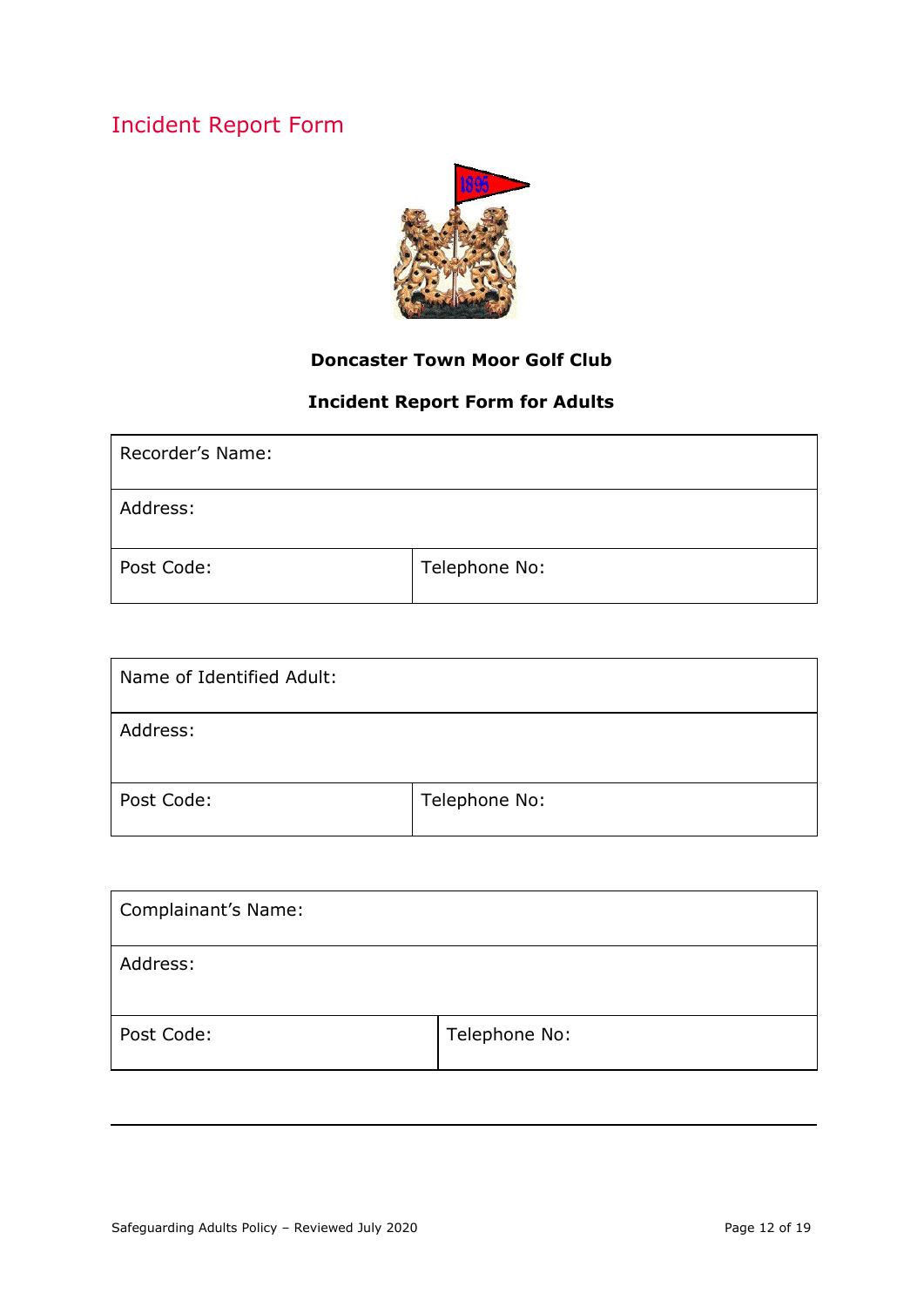| Details of the allegations: [include: date; time; location; and nature of the |  |
|-------------------------------------------------------------------------------|--|
| incident.]                                                                    |  |

Additional information: [include: witnesses; corroborative statements; etc.]

Have you discussed your concerns with the adult? What are their views?

England Golf Safeguarding department notified (01526 351824)

Case Number (if allocated):

Name of person spoken to:

Date: Time:

Action taken:

Date: Time:

Signature of Recorder:

Signature of Complainant:

#### **Data protection:**

England Golf Safeguarding Department may use the information in this form (together with other information they obtain as a result of any investigation) to investigate the alleged incident and to take whatever action is deemed appropriate, in accordance with their Safeguarding Adults Policy and Procedures.

Strict confidentiality will be maintained and information will only be shared on a "need to know" basis in the interests of safeguarding. This may involve disclosing certain information to a number of organisations and individuals including relevant clubs and County bodies, individuals that are the subject of an investigation and/or Statutory agencies such as the Police and Adult Social Care.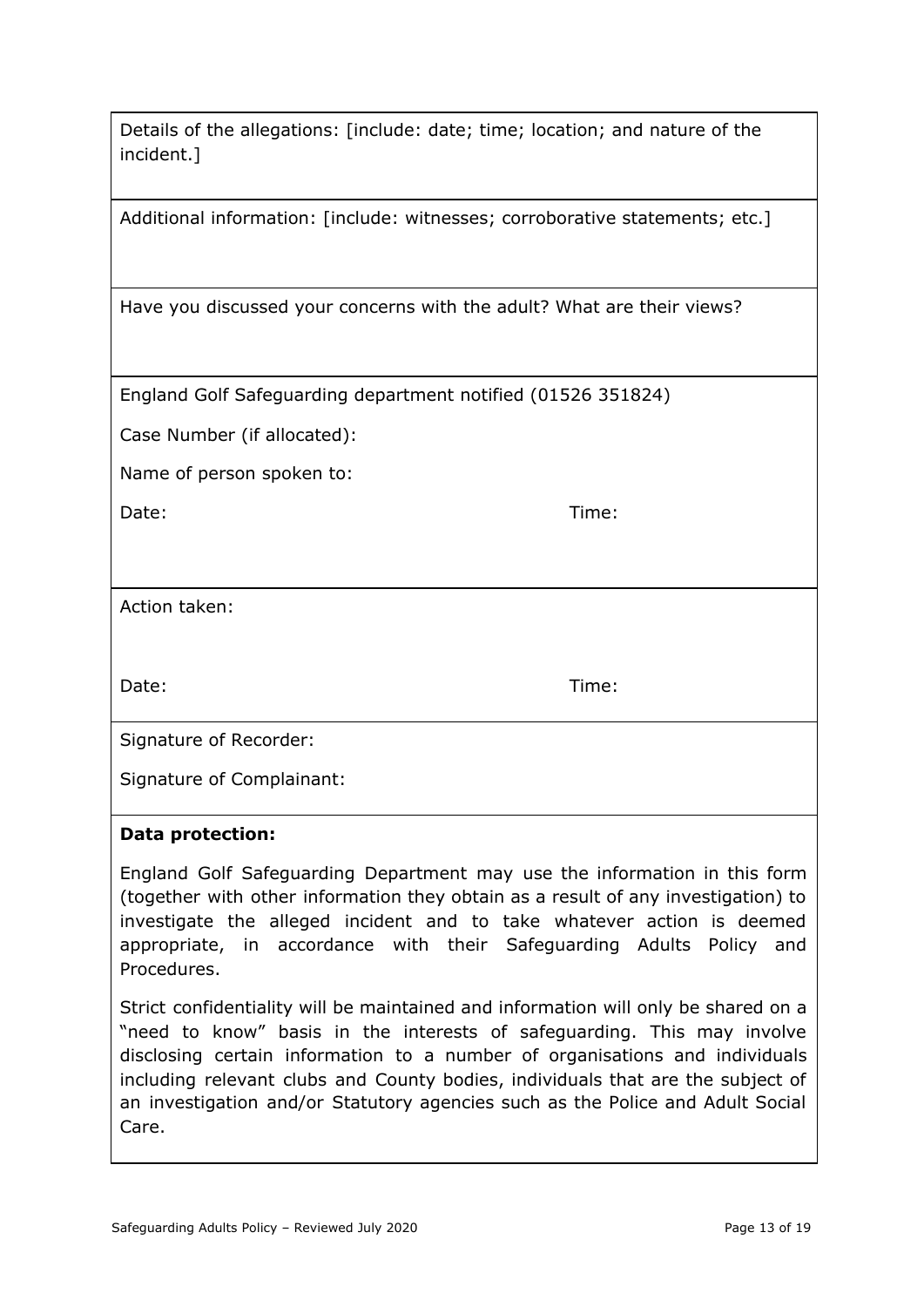#### <span id="page-13-0"></span>Doncaster Town Moor GC

#### Guidance on types of harm

#### **The Care Act 2014 recognises 10 categories of abuse that may be experienced by adults.**

#### **Self-neglect**

This covers a wide range of behaviour: neglecting to care for one's personal hygiene, health or surroundings and includes behaviour such as hoarding.

#### **Modern Slavery**

This encompasses slavery, human trafficking, forced labour and domestic servitude.

#### **Domestic Abuse**

This includes psychological, physical, sexual, financial and emotional abuse perpetrated by anyone within a person's family. It also includes so called 'honour' based violence.

#### **Discriminatory**

Discrimination is abuse which centres on a difference or perceived difference particularly with respect to race, gender or disability or any of the protected characteristics of the Equality Act.

#### **Organisational**

This includes neglect and poor care practice within an institution or specific care setting such as a hospital or care home, for example, or in relation to care provided in one's own home. This may range from one off incidents to on-going ill-treatment. It can be through neglect or poor professional practice as a result of the structure, policies, processes and practices within an organisation.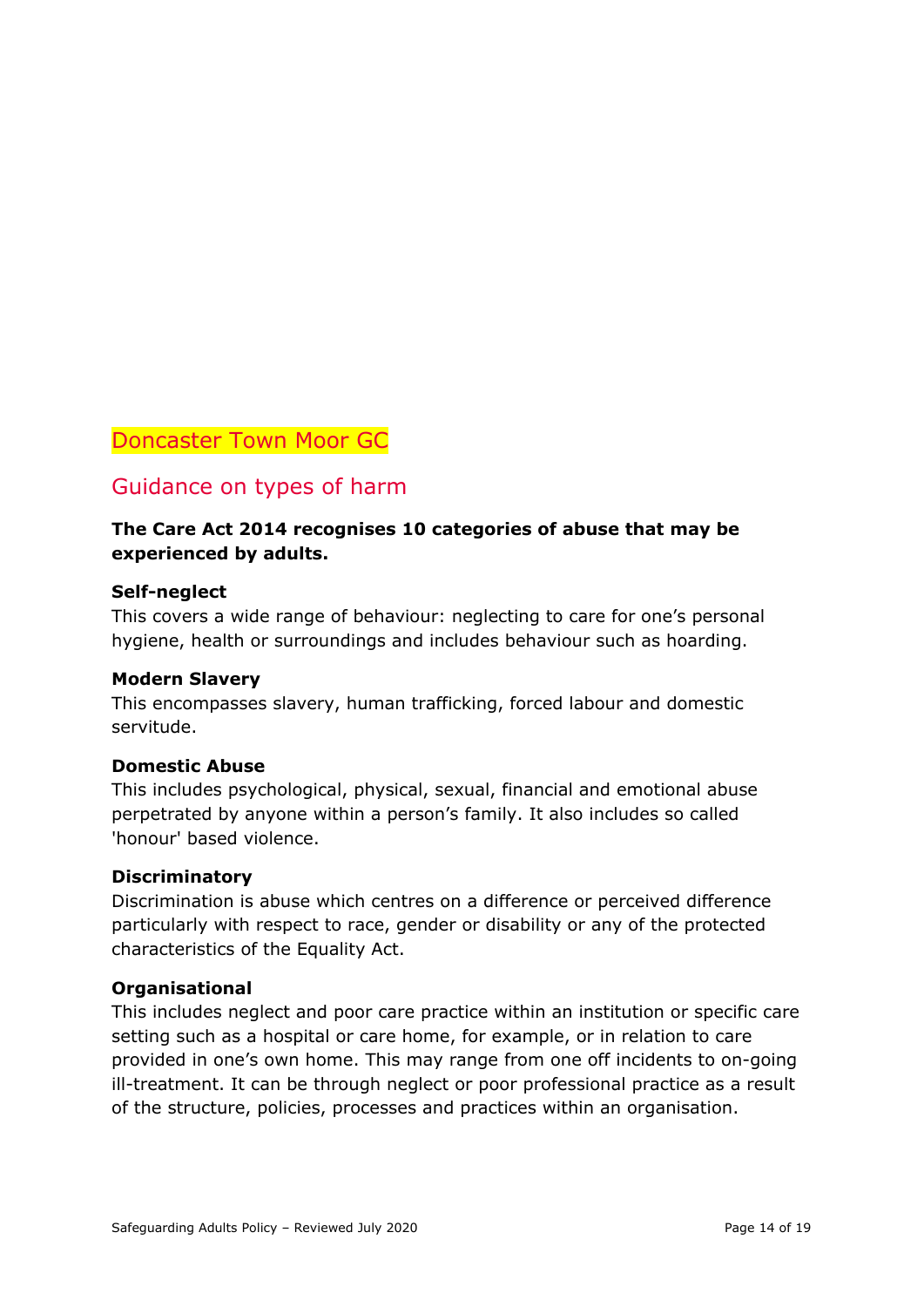#### **Physical**

This includes hitting, slapping, pushing, kicking, misuse of medication, restraint or inappropriate sanctions.

#### **Sexual**

This includes rape, indecent exposure, sexual harassment, inappropriate looking or touching, sexual teasing or innuendo, sexual photography, subjection to pornography or witnessing sexual acts, indecent exposure and sexual assault or sexual acts to which the adult has not consented or was pressured into consenting.

#### **Financial or material**

This includes theft, fraud, internet scamming, coercion in relation to an adult's financial affairs or arrangements, including in connection with wills, property, inheritance or financial transactions, or the misuse or misappropriation of property, possessions or benefits.

#### **Neglect/Acts of omission**

This includes ignoring medical or physical care needs, failing to provide access to appropriate health social care or educational services, the withholding of the necessities of life, such as medication, adequate nutrition and heating.

#### **Emotional or psychological**

This includes threats of harm or abandonment, deprivation of contact, humiliation, blaming, controlling, intimidation, coercion, harassment, verbal abuse, isolation or withdrawal from services or supportive networks.

#### **Not included in the Care Act 2014 but also relevant to safeguarding adults in sport and physical activity:**

#### **Cyber Bullying**

Cyberbullying occurs when someone repeatedly makes fun of another person online or repeatedly picks on another person through emails or text messages, or uses online forums with the intention of harming, damaging, humiliating or isolating another person. It can be used to carry out many different types of bullying (such as racist bullying, homophobic bullying, or bullying related to special educational needs and disabilities) but instead of the perpetrator carrying out the bullying face-to-face, they use technology as a means to do it.

#### **Forced marriage**

This is a term used to describe a marriage in which one or both of the parties are married without their consent or against their will. A forced marriage differs from an arranged marriage, in which both parties consent to the assistance of a third party in identifying a spouse. The Anti-social Behaviour, Crime and Policing Act 2014 make it a criminal offence to force someone to marry.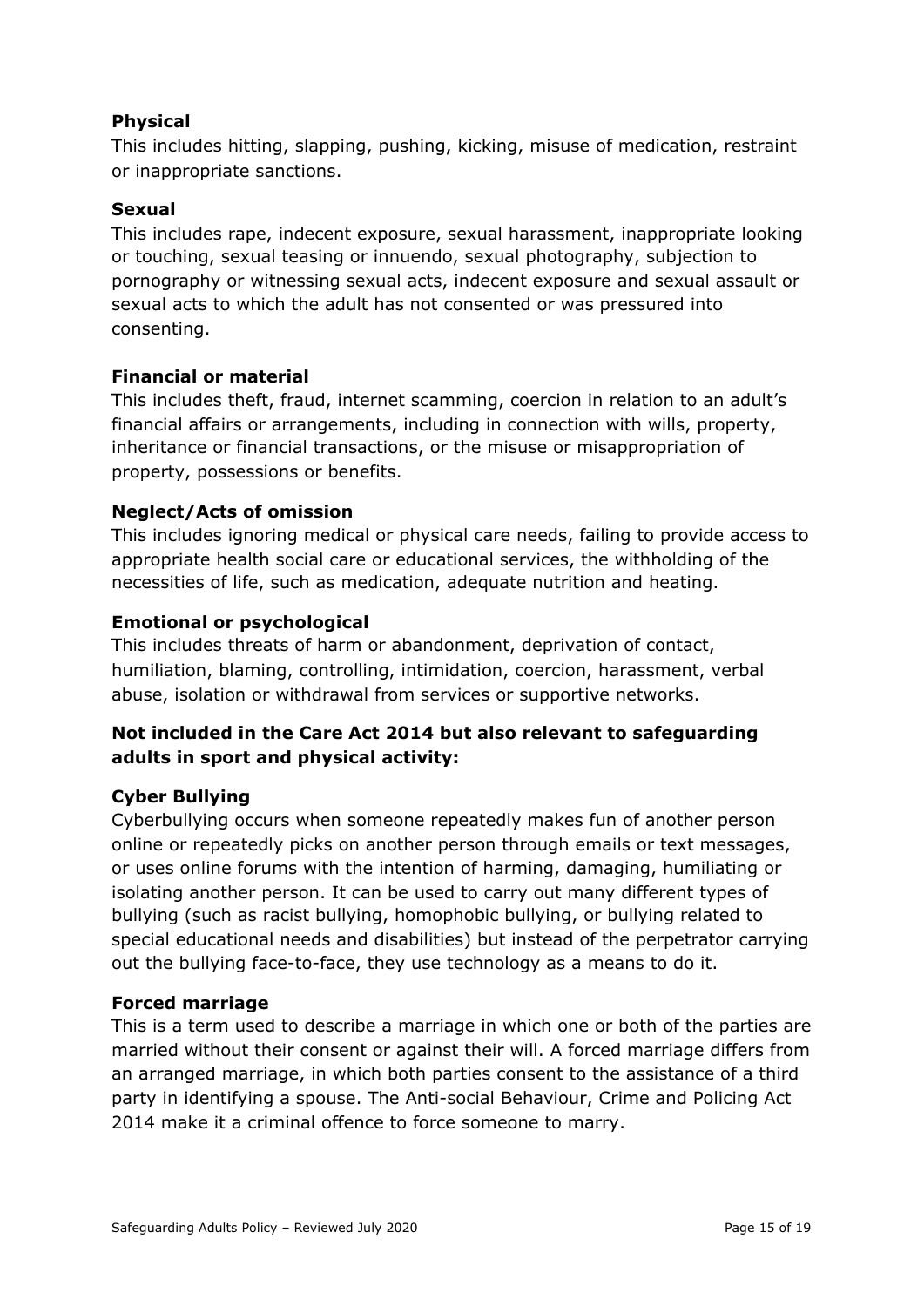#### **Mate Crime**

A 'mate crime' is when vulnerable people are befriended by members of the community who go on to exploit and take advantage of them. It may not be an illegal act but still has a negative effect on the individual. Mate Crime is carried out by someone the adult knows and often happens in private. In recent years there have been a number of Serious Case Reviews relating to people with a learning disability who were murdered or seriously harmed by people who purported to be their friend.

#### **Radicalisation**

The aim of radicalisation is to attract people to their reasoning, inspire new recruits and embed their extreme views and persuade vulnerable individuals of the legitimacy of their cause. This may be direct through a relationship, or through social media.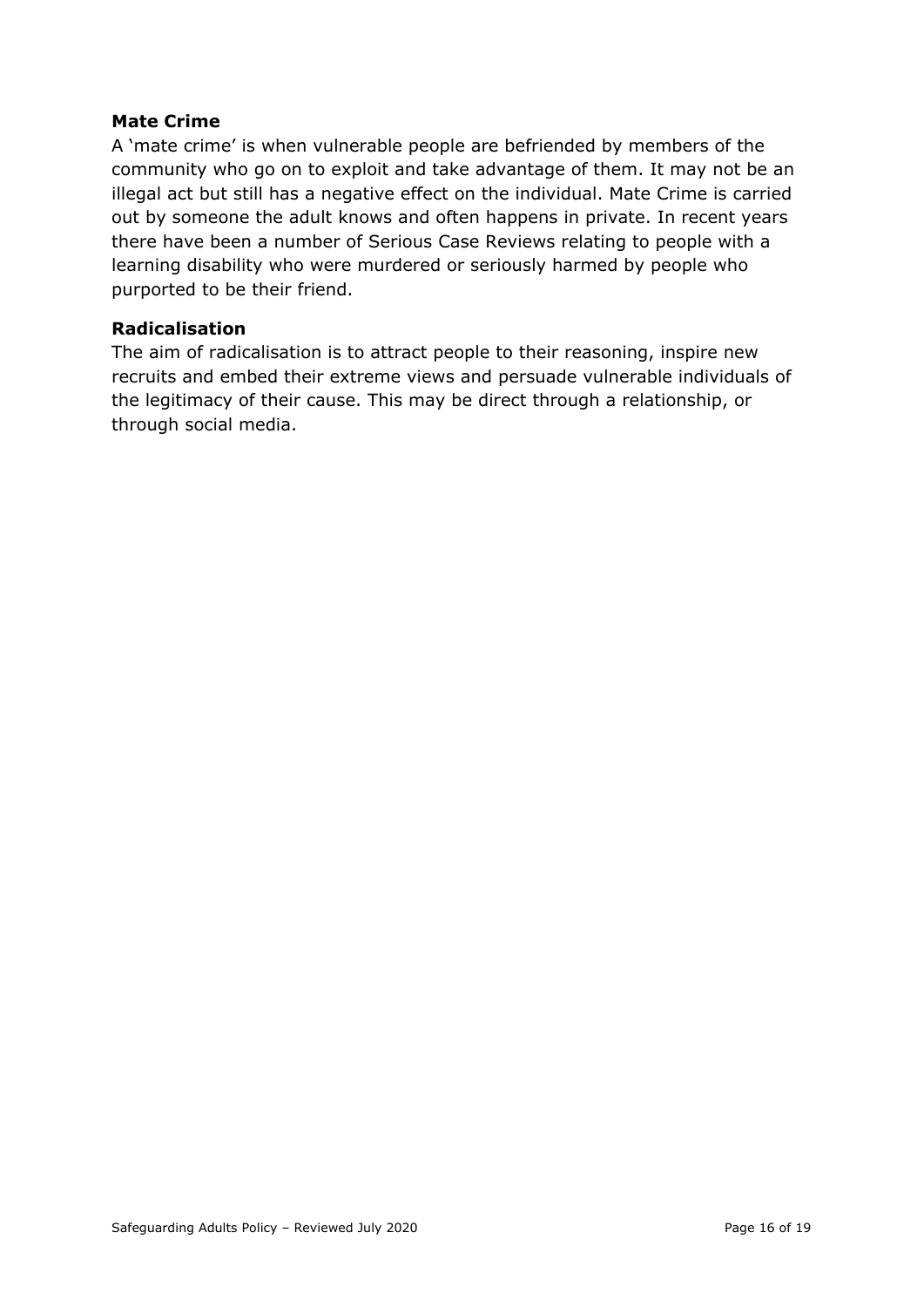## <span id="page-16-0"></span>Doncaster Town Moor GC

## Consent and Information Sharing

Workers and volunteers within sports and physical activity organisations should always share safeguarding concerns in line with their organisation's policy, usually with their safeguarding lead or welfare officer in the first instance, except in emergency situations. As long as it does not increase the risk to the individual, the worker or volunteer should explain to them that it is their duty to share their concern with their safeguarding lead or welfare officer.

The safeguarding lead or welfare officer will then consider the situation and plan the actions that need to be taken, in conjunction with the adult at risk and in line with the organisation's policy and procedures and local safeguarding adults board policy and procedures.

To make an adult safeguarding referral you need to call the local safeguarding adults team. This may be part of a MASH (Multi*-*Agency Safeguarding Hub). A conversation can be had with the safeguarding adults team without disclosing the identity of the person in the first instance. If it is thought that a referral needs to be made to the safeguarding adults team, consent should be sought where possible from the adult at risk.

Individuals may not give their consent to the sharing of safeguarding information with the safeguarding adults team for a number of reasons. Reassurance, appropriate support and revisiting the issues at another time may help to change their view on whether it is best to share information.

If they still do not consent, then their wishes should usually be respected. However, there are circumstances where information can be shared without consent such as when the adult does not have the capacity to consent, it is in the public interest because it may affect other people or a serious crime has been committed. This should always be discussed with your safeguarding lead and the local authority safeguarding adults team.

If someone does not want you to share information outside of the organisation or you do not have consent to share the information, ask yourself the following questions:

- Is the adult placing themselves at further risk of harm?
- Is someone else likely to get hurt?
- Has a criminal offence occurred? This includes: theft or burglary of items, physical abuse, sexual abuse, forced to give extra money for lessons (financial abuse) or harassment.
- Is there suspicion that a crime has occurred?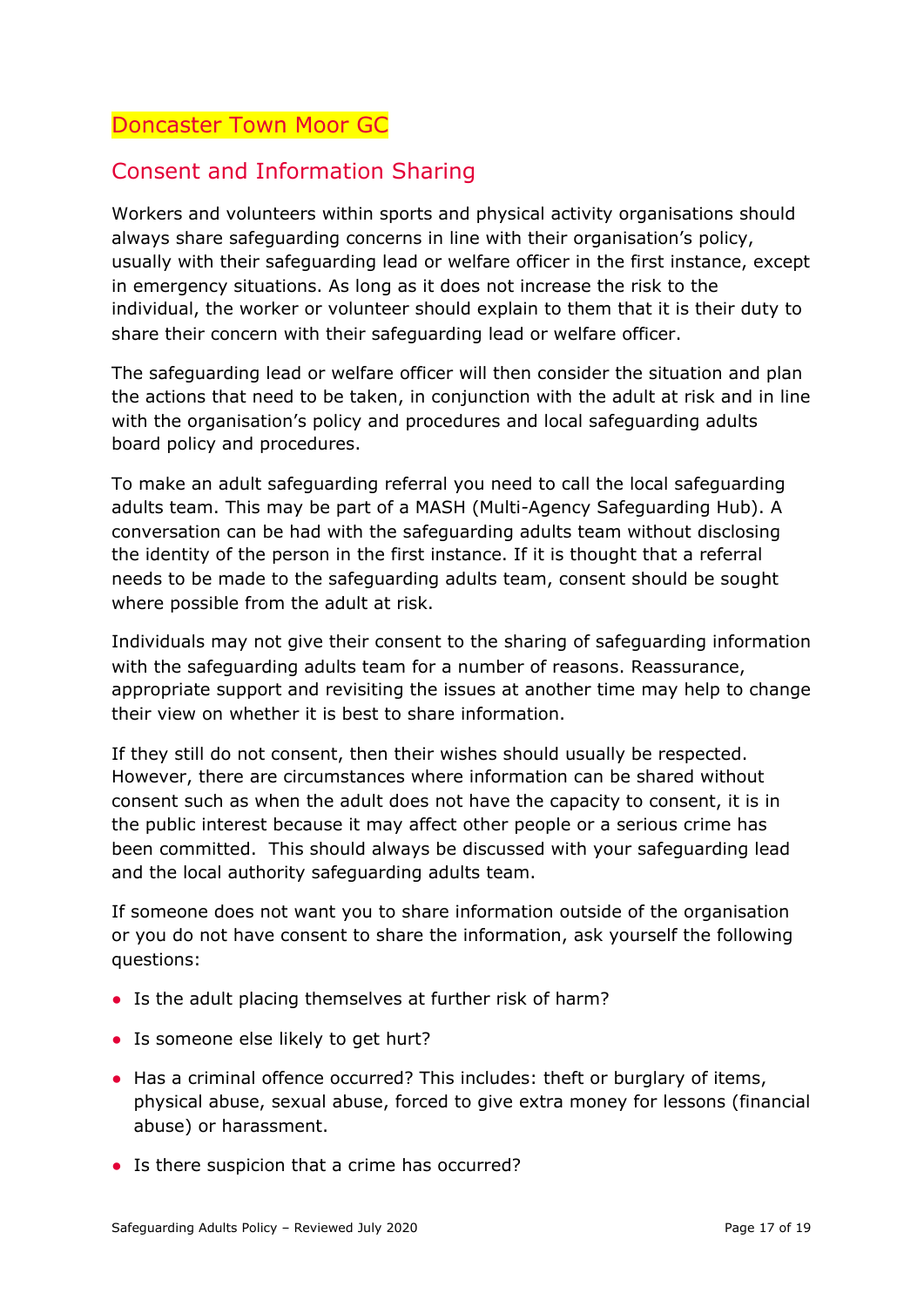If the answer to any of the questions above is 'yes' - then you can share without consent and need to share the information.

When sharing information there are seven Golden Rules that should always be followed.

- **1.** Seek advice if in any doubt
- **2.** Be transparent The Data Protection Act (DPA) is not a barrier to sharing information but to ensure that personal information is shared appropriately; except in circumstances where by doing so places the person at significant risk of harm.
- **3.** Consider the public interest Base all decisions to share information on the safety and well-being of that person or others that may be affected by their actions.
- **4.** Share with consent where appropriate Where possible, respond to the wishes of those who do not consent to share confidential information. You may still share information without consent, if this is in the public interest.
- **5.** Keep a record Record your decision and reasons to share or not share information.
- **6.** Accurate, necessary, proportionate, relevant and secure Ensure all information shared is accurate, up-to-date; necessary and share with only those who need to have it.
- **7.** Remember the purpose of the Data Protection Act (DPA) is to ensure personal information is shared appropriately, except in circumstances where by doing so may place the person or others at significant harm.

Please contact Doncaster Town Moor GC Welfare Officers below,